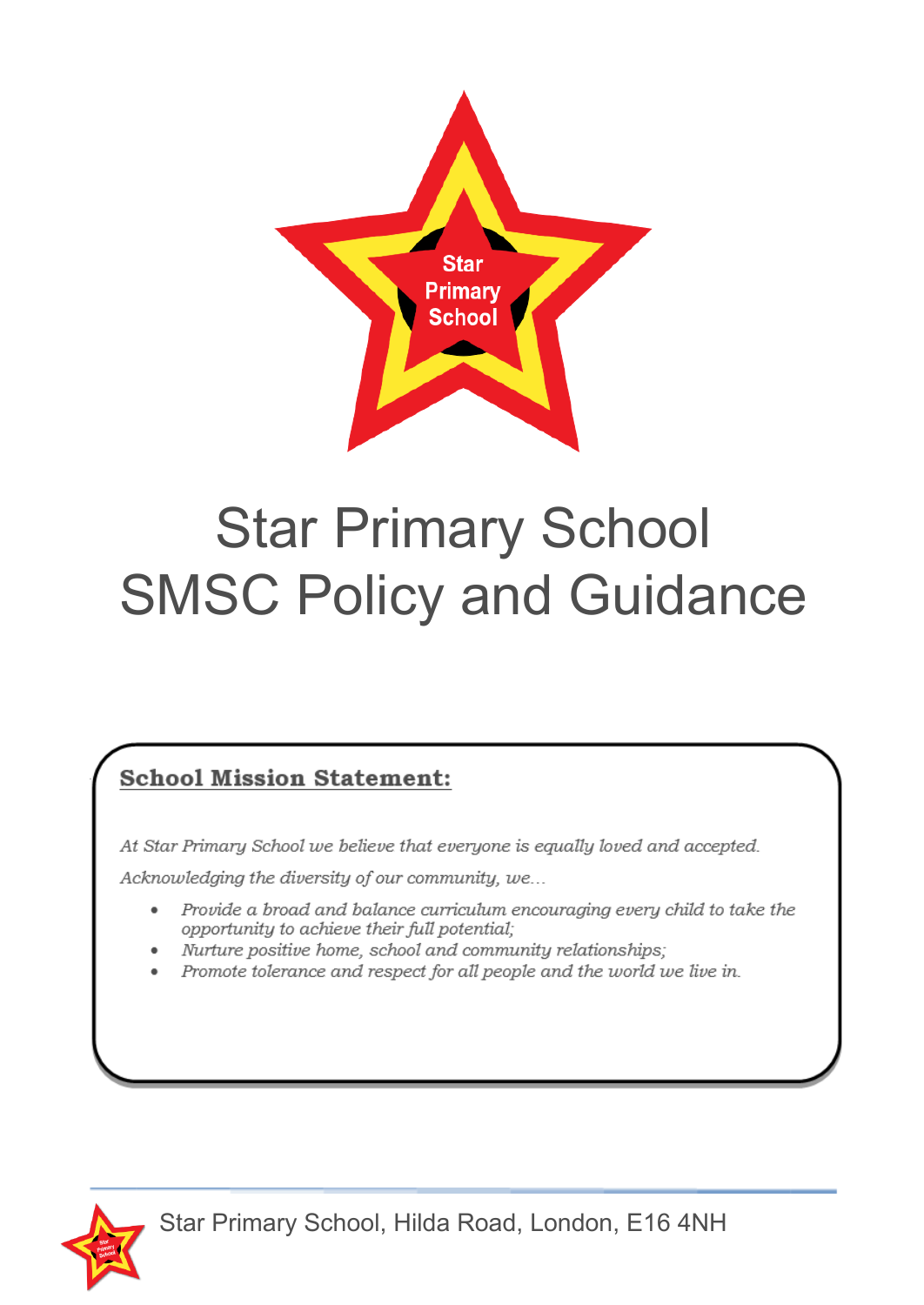# **SMSC respects and incorporates children's rights including the following:**

# **Article 2**

The Convention applies to every child without discrimination, whatever their ethnicity, gender, religion, language, abilities or other status, whatever they think or say, whatever their family background.

# **Article 3**

The best interests of the child must be a top priority in all decisions and actions that affect children.

# **Article 12**

Every child has the right to express their views, feelings and wishes in all matters affecting them, and to have their views considered and taken seriously.

# **Article 14**

Every child has the right to think and believe what they choose and also to practise their religion, as long as they are not stopping other people from enjoying their rights. Governments must respect the rights and responsibilities of parents to guide their child as they grow up.

### **Article 30**

Every child has the right to learn and use the language, customs and religion of their family, whether or not these are shared by the majority of the people in the country where they live.

# **Article 2**

The Convention applies to every child without discrimination, whatever their ethnicity, gender, religion, language, abilities or other status, whatever they think or say, whatever their family background.

### **Article 3**

The best interests of the child must be a top priority in all decisions and actions that affect children.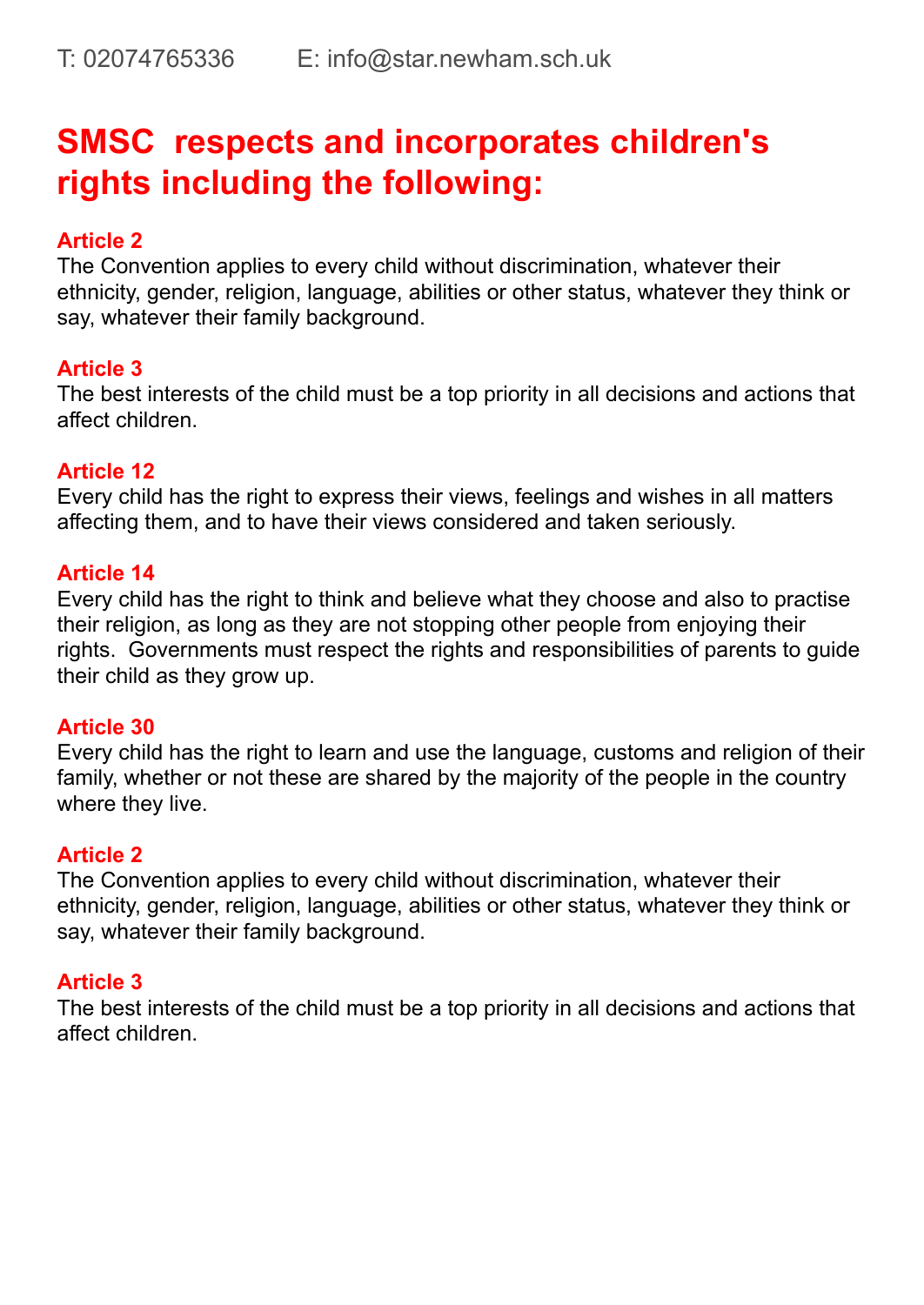# **SMSC Policy and Guidance**

#### **Introduction**

We recognise that the personal development of pupils, spiritually, morally, socially and culturally, plays a significant part in their ability to learn and achieve.

We therefore aim to provide an education that provides pupils with opportunities to explore and develop their own values and beliefs, spiritual awareness, high standards of personal behaviour, a positive caring attitude towards other people, an understanding of their social and cultural traditions and an appreciation of the diversity and richness of other cultures.

This is a whole school issue.

All curriculum areas have a contribution to make to the child's spiritual, moral, social and cultural development and opportunities for this will be planned in each area of the curriculum.

The integrity and spirituality of pupils from all faith backgrounds will be respected and explored. The diversity of spiritual traditions will be recognised, and pupils will be given access to a range of alternative views.

Adults will model and promote expected behaviour, treating all people as unique and valuable individuals and showing respect for pupils and their families.

The school community will be a place where pupils can find acceptance for themselves as unique individuals.

Pupils should learn to differentiate between right and wrong in as far as their actions affect other people. They will be encouraged to value themselves and others.

Pupils should understand the need for rules and the need to abide by rules for the good of everyone. School and classroom rules should reflect, reiterate, promote and reward acceptable behaviour and provide opportunities to celebrate pupils' work and achievements in line with the school's behaviour policy.

All curriculum areas should seek to use illustrations and examples drawn from as wide a range of cultural contexts as possible. This will be reflected in the teacher's planning and purchasing decisions.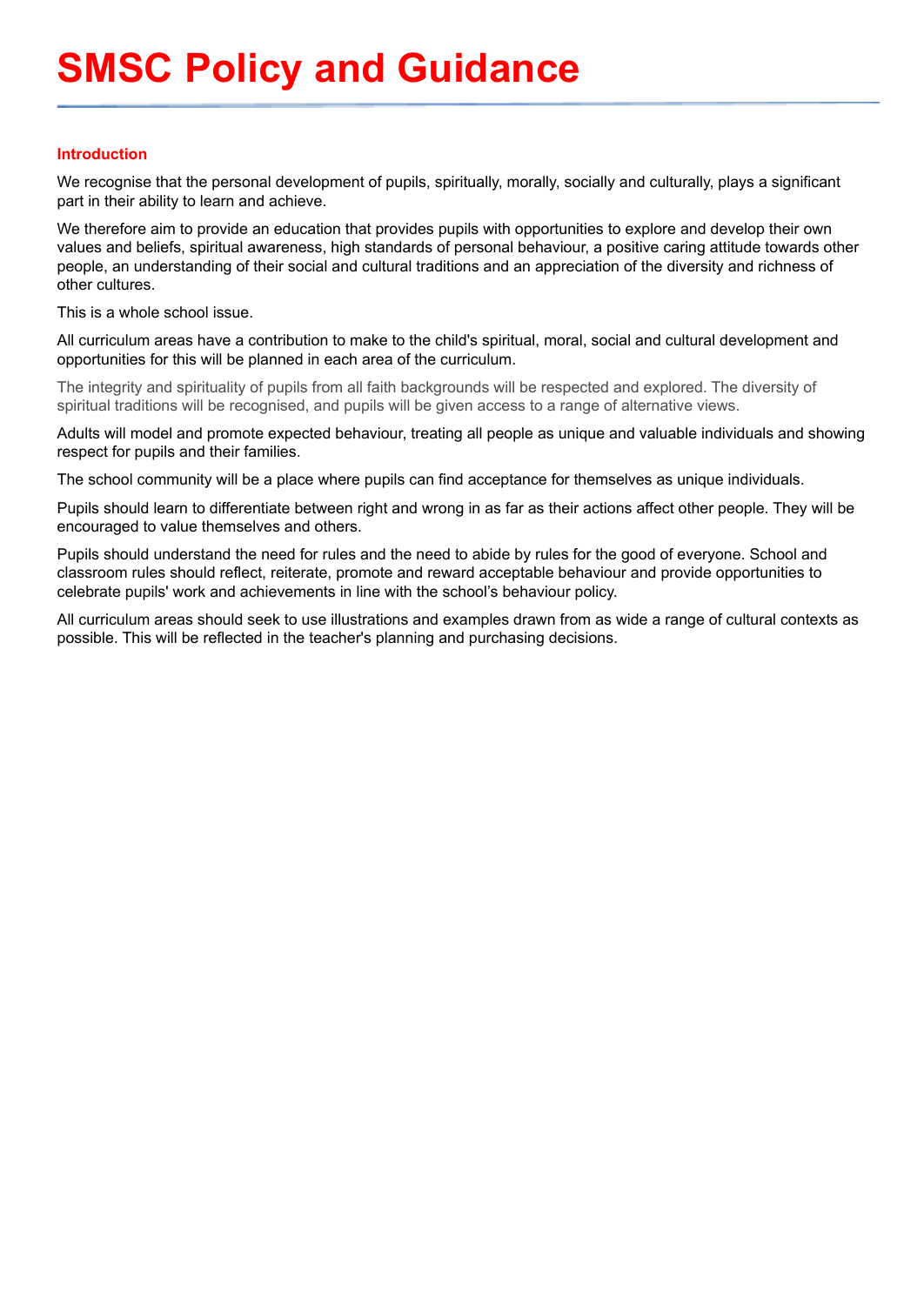#### **General Aims**

To ensure that everyone connected with the school is aware of our values and principles including rschool's right respecting values.

To ensure a consistent approach to the delivery of SMSC issues through the curriculum and the general life of the school.

● To ensure that a pupil's education is set within a context that is meaningful and appropriate to their age, aptitude and background.

● To ensure that pupils know what is expected of them and why.

● To give each pupil a range of opportunities to reflect upon and discuss their beliefs, feelings and responses to personal experience.

● To enable pupils to develop an understanding of their individual and group identity.

To enable pupils to begin to develop an understanding of their social and cultural environment and an appreciation of the many cultures that now enrich our society.

● To give each pupil the opportunity to explore social and moral issues, and develop a sense of social and moral responsibility.

#### **Spiritual Development**

Provision for the spiritual development of pupils includes developing their:

- Ability to be reflective about their own beliefs(religious or otherwise) and perspective on life.
- Knowledge of, and respect for, different people`s faith, feelings and values,
- Sense of enjoyment and fascination in learning about themselves, others and the world around them.
- Use of imagination and creativity in their learning.
- Willingness to reflect on their experiences

As a school we aim to provide learning opportunities that will enable pupils to:

- Sustain their self-esteem in their learning experience.
- Develop their capacity for critical and independent thought.
- Foster their emotional life and express their feelings.
- Experience moments of stillness and reflection.
- Discuss their beliefs, feelings, values and responses to personal experiences.
- Form and maintain worthwhile and satisfying relationships.
- Reflect on, consider and celebrate the wonders and mysteries of life.

#### **Moral development**

.Provision for the moral development of pupils includes developing their:

● Ability to recognise the difference between right and wrong and to readily apply this understanding in their own lives.

- Understanding of the consequences of their behaviour and actions.
- Interest in investigating and offering reasoned views about moral and ethical issues and ability to understand and appreciate the viewpoints of others on these issues.

#### As a school we aim to provide learning opportunities that will enable pupils to:

- Recognise the unique value of each individual.
- Listen and respond appropriately to the views of others.
- Gain the confidence to cope with setbacks and learn from mistakes.
- Take initiative and act responsibly with consideration for others.
- Distinguish between right and wrong.
- Show respect for the environment.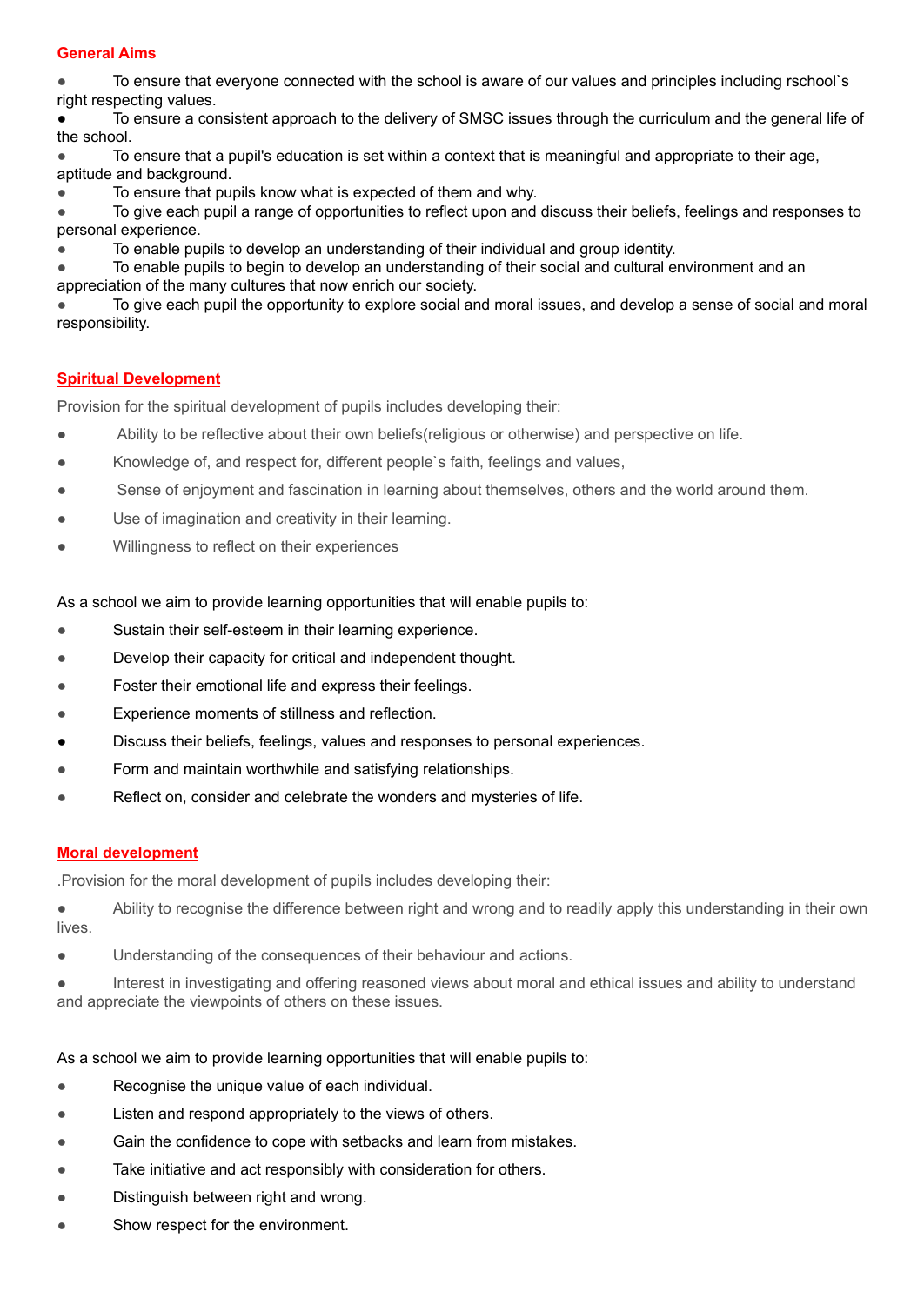- Take action for justice.
- Make informed and independent judgments.

#### **Social Development**

Provision for the social development of pupils includes developing their:

- Use of a range of social skills in different contexts
- Willingness to participate in a variety of communities, cooperating with others and being able to resolve conflicts effectively

Acceptance of and engagement with the fundamental British values, mutual respect of those with different faiths and beliefs.

As a school we aim to promote opportunities that will enable pupils to:

- Develop an understanding of their individual and group identity.
- Learn about service in the school and wider community.
- Develop an 'I can do' philosophy.
- Develop their out of school hours learning.
- Develop understanding of children's rights (rights respecting award).

#### **Cultural Development**

Provision for the cultural development of pupils includes developing their:

- Understanding and appreciation of the wide range of cultural influences.
- Understanding and appreciation of the range of different cultures in the school and further afield.
- Ability to recognise and value the things we share in common across cultural, religious, ethnic and socio-economic communities.
- Willingness to participate in and respond positively to artistic, musical, sporting and cultural opportunities.
- Interest in exploring, improving understanding of and showing respect for different faiths and cultural diversity.

As a school we aim to promote opportunities that will enable pupils to:

Recognise the value and richness of cultural diversity in Britain, and how these influence individuals and society.

- Develop an understanding of their social and cultural environment.
- Develop an understanding of Britain's local, national, European, Commonwealth and global dimensions.
- Learn an additional language (to raise pupil aspirations and promote internationalism)

RE also has a contribution to make to a pupils emotional and intellectual development. As a school we will also promote opportunities which encourage the involvement of parents and carers in pupils' cultural development. E.g. 'International Carnival'

#### **Teaching and Organisation**

Development in SMSC will take place across all curriculum areas, within activities that encourage pupils to recognise the spiritual dimension of their learning, reflect on the significance of what they are learning, and to recognise any challenges that there may be to their own attitude and lifestyle.

All curriculum areas should seek illustrations and examples drawn from as wide a range of cultural contexts as possible.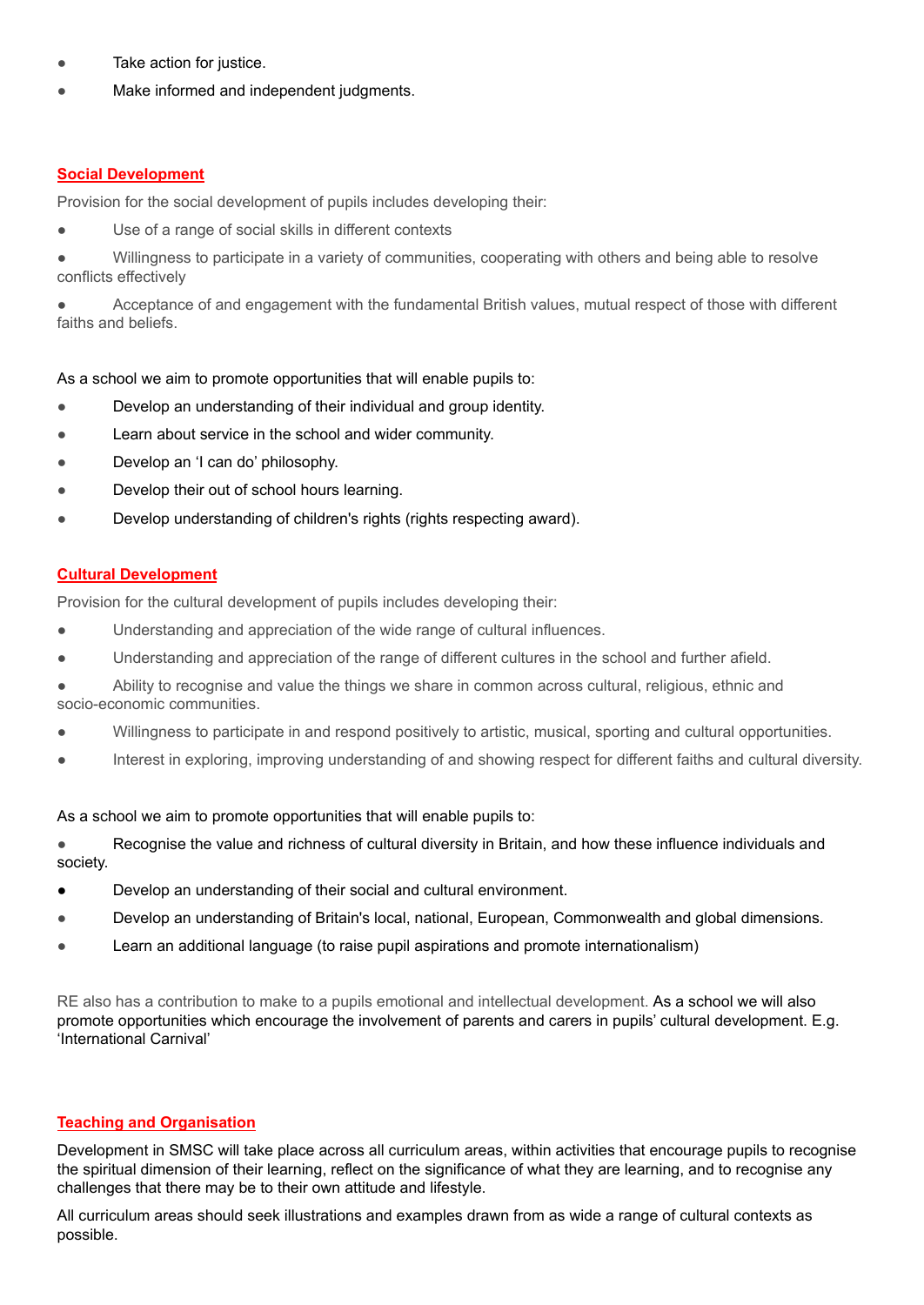Class discussions and Collective Worship will provide pupils opportunities to:

- Talk about personal experiences and feelings.
- Express and clarify their own ideas and beliefs.
- Speak about difficult events, e.g. bullying, death etc.
- Share thoughts and feelings with other people.
- Explore relationships with friends/family/others.
- Consider others' needs and behaviour.
- Show empathy.
- Develop self-esteem and a respect for others.
- Develop a sense of belonging, both within the school and within the wider community.

 $\bullet$  Develop the skills and attitudes that enable pupils to develop socially, morally, spiritually and culturally  $-$  e.g. empathy, respect, open mindedness, sensitivity, critical awareness

- Many curriculum areas provide opportunities to:
- Listen and talk to each other.
- Learn an awareness of treating all as equals.
- Agree and disagree.
- Take turns and share equipment.
- Work cooperatively and collaboratively.

#### **Practical activities to develop SMSC will include:**

- Working together in different groupings and situations.
- Encouraging the children to behave appropriately at meal times.
- Taking responsibility e.g. prefects, class monitors, door monitors, register monitors, cloakroom monitors, delivering messages and looking after younger children.
- Encouraging teamwork in PE, games and out of school hours learning.
- Showing appreciation of the performances of other children regardless of ability.
- Hearing music from different composers, cultures and genres e.g. Composer of the month.
- Meeting people from different cultures and countries.
- Participation in a variety of different educational visits.

● Links with the local community made through the encouragement of parental involvement in school life (international carnival).

● Participation in live performances.

● Use of assembly themes to explore important aspects of our heritage and other cultures e.g. festival days, the patron saints and national celebrations.

● Studying literature and art from different cultures supported by visits from writers and artists and participating in workshops.

● Opportunities for the children to hear and see live performances by professional actors, dancers and musicians.

- Opportunities to make and evaluate food from other countries.
- Opportunities in music to learn songs from different cultures and play a range of instruments.
- Studying the contributions to society that certain famous people have made.

#### **Links with the wider community**

Visitors are welcomed into school.

Links with local places of worship are fostered through children visiting and visitors coming into school.

The development of a strong home-school link is regarded as very important, enabling parents and teachers to work in an effective partnership to support the pupil (monthly newsletter, school website, daily reading with parents and teachers in the Early Year classrooms, Parent Workshops in the Community Room).

Pupils will be taught to appreciate their local environment and to develop a sense of responsibility to it.

#### **Monitoring and Evaluation**

Provision for SMSC is monitored and reviewed on a regular basis.